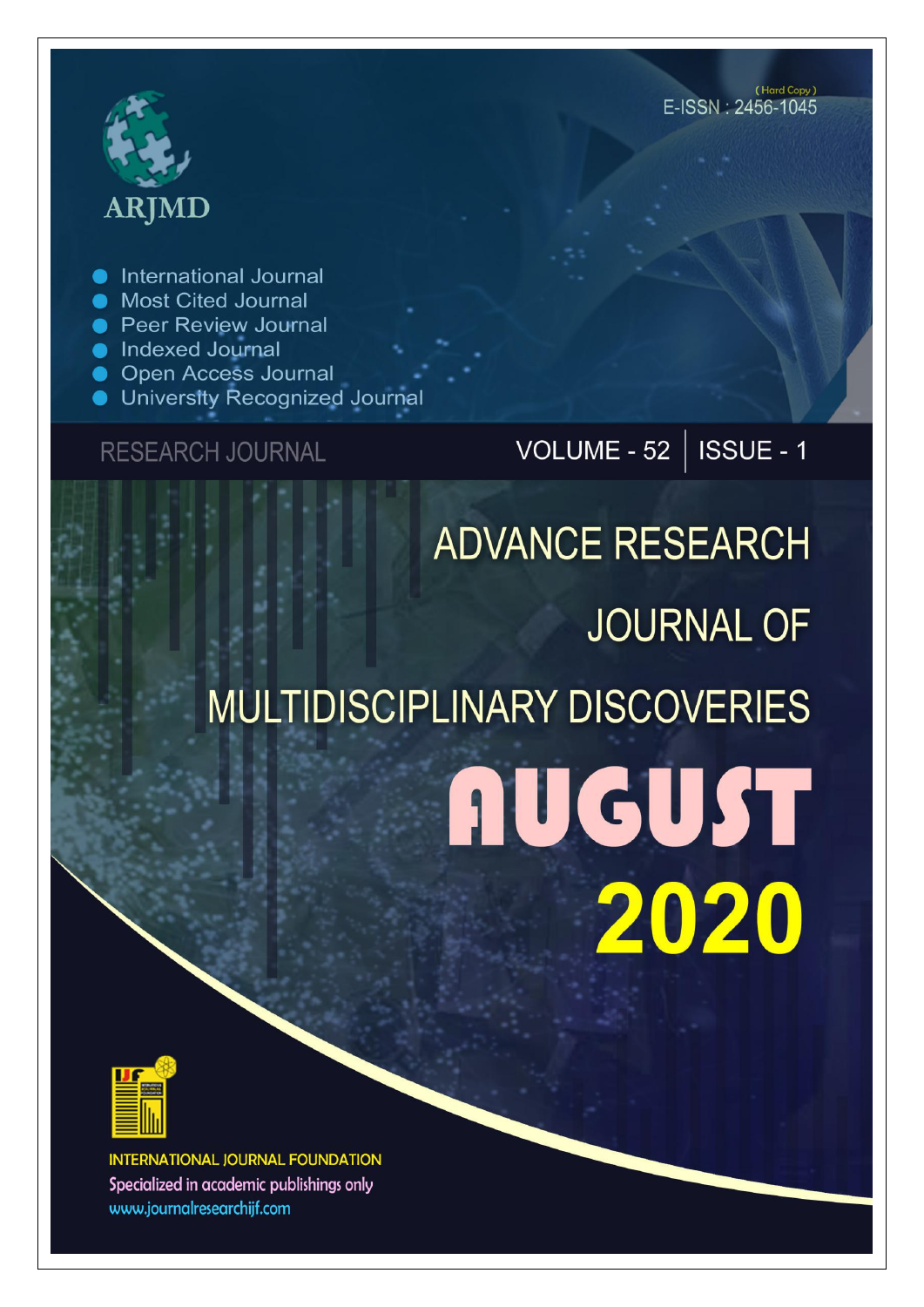**ADVANCE RESEARCH JOURNAL OF MULTIDISCIPLINARY DISCOVERIES I Vol.52 I Issue-1 I Chapter-1** E-ISSN : 2456-1045



## **For a Neuro-Reductive approach to education : The Physico-Chemical factory of the learning student**

| <b>ORIGINAL RESEARCH ARTICLE</b>                                                                                                                                                                                                                                                                                               | <b>NAME OF THE AUTHOR'S</b>                                                                                                                                       |
|--------------------------------------------------------------------------------------------------------------------------------------------------------------------------------------------------------------------------------------------------------------------------------------------------------------------------------|-------------------------------------------------------------------------------------------------------------------------------------------------------------------|
| <b>ISSN: 2456-1045 (Online)</b><br>ICV Impact Value: 72.30<br>GIF- Impact Factor: 5.188<br><b>IPI Impact Factor: 3.54</b><br>Publishing Copyright @ International Journal Foundation<br>Article Code: EDU-V52-I1-C1-AUG-2020<br>Category: EDUCATION<br>Volume: 52.0 (AUGUST-2020 EDITION)<br>Issue: 1(One)<br>Chapter: 1 (One) | <sup>1</sup> Charly Toutélier*<br><sup>2</sup> Ahmed Yter<br><sup>1</sup> University of Polytechnique, France<br><sup>2</sup> Roubaix Sorbonne University, France |
| Page: 01-07<br>Journal URL: www.journalresearchijf.com<br>Paper Received: 07.10.2020<br>Paper Accepted: 21.10.2020<br>Date of Publication: 10-11-2020<br>Doi No.:10.5281/zenodo.4267570                                                                                                                                        |                                                                                                                                                                   |
| A DOTD A CT                                                                                                                                                                                                                                                                                                                    |                                                                                                                                                                   |

**ABSTRACT**

 $N_{ew}$  advances in the physical chemistry of the learning process have made it possible to move beyond an oxidative approach to a reductive vision, critical of the current paradigm in neuro-education. This study proposes to apply an innovative methodology derived from the latest technologies in brain imaging coupled with pH-metric monitoring in order to measure the evolution of brain acid-base activity of post-adolescent (n=28) students learning rational knowledge.. The first results that have been obtained corroborate our hypotheses. They are encouraging for further research in this innovative field.

**KEYWORDS:** interdisciplinary, learning, neuro-education, pH measurement, physical chemistry

#### CITATION OF THE ARTICLE

**Toutélier C., Yter A.** (2020) For a Neuro-Reductive approach to education : The Physico-Chemical factory of the learning student ; *Advance Research Journal ofMultidisciplinary Discoveries;* 52(1) pp. 01-07

*\* Corresponding Author*

Open access, Peer-reviewed and Indexed journal (www.journalresearchijf.com) Page |1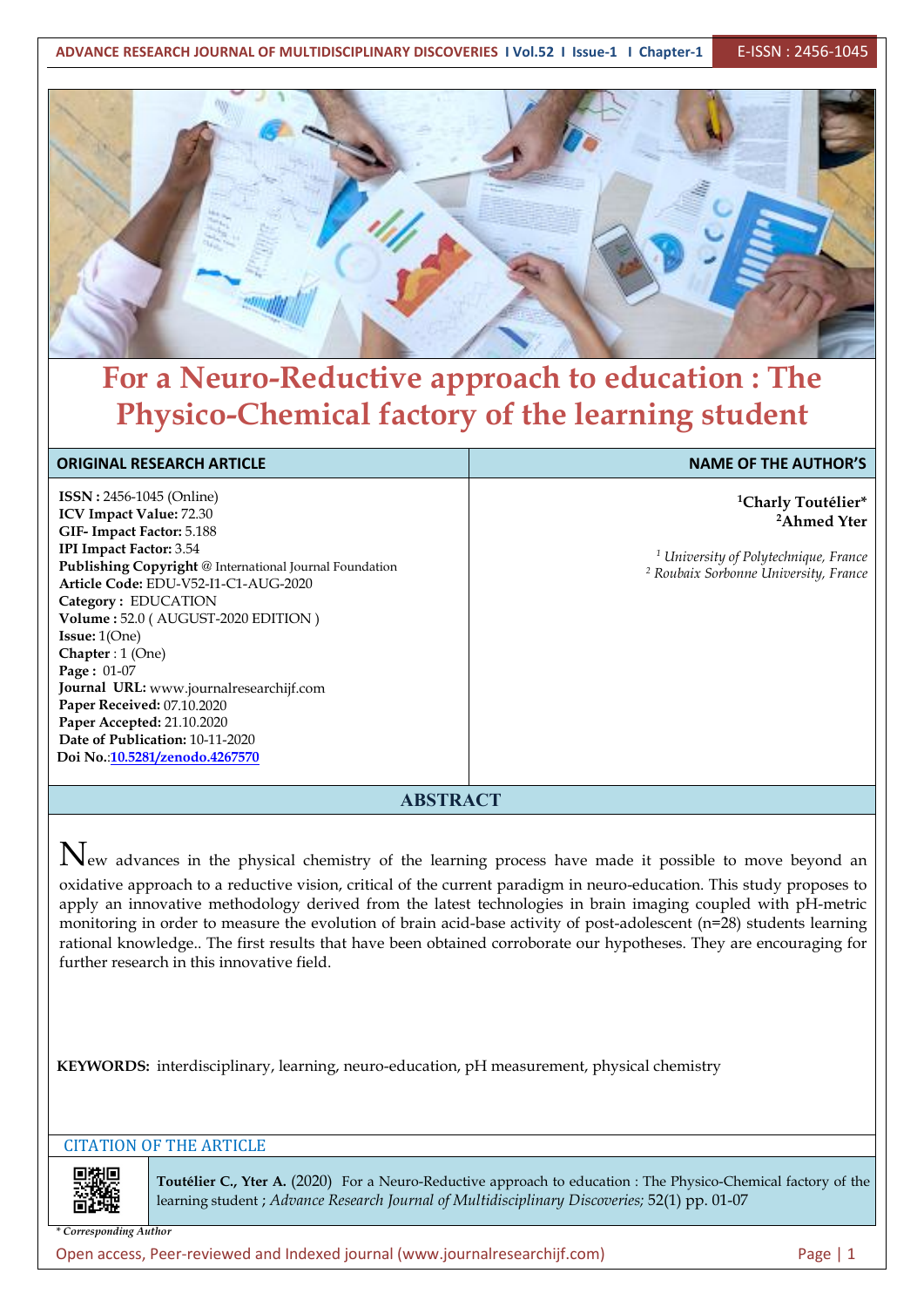#### **I. INTRODUCTION**

From immemorial time men have sought to unify science (Bove and Goh, 2017). In this article we propose to explore an innovative approach at the crossroads of physical chemistry and neuroscience in education, through an experimental study aimed at the development of rational thinking in student learners. To date, no research has attempted to unite these fields of knowledge, indicating a lack of risktaking among scientists, which we can explain by obvious evolutionary causes (Kumokun, 2015). According to the "grow up dude" conjecture, it is however time to evolve, that is to say, to rise, to mature, to learn. In the end, therefore, this is a resolutely educational issue. "The highly unstable pupil in the spring of his suffering is an acid base" (Pr. Xavier, 869, p.205, perhaps apocryphal)

The majority of studies in the field of education<br>ider educational issues through the prism and<br>cepts of a scientific discipline - psychology<br>kocouac 2018) sociology (Colombi 2016) bistory consider educational issues through the prism and concepts of a scientific discipline – psychology (Psykocouac, 2018), sociology (Colombi, 2016), history<br>(Bril, 2017), didactics (Baratin, 2019) - and are based on<br>a broad definition of education, which is not reduced<br>to the simple question of instruction and<br>tending (la (Bril, 2017), didactics (Baratin, 2019) - and are based on a broad definition of education, which is not reduced to the simple question of instruction and teaching/learning issues. We consider this to be a double impasse double impasse.

Firstly, in order to achieve a deeper understanding of educational phenomena, taking into account the 21st century skills (OECD, 2010) and the Sustainable Development Goals (UNESCO, 2015), it is now necessary to go beyond the traditional disciplinary boundaries. We have seen intelligence and cognition. This approach is multidisciplinary research (Taddei et al. 1953),  $\overline{C}$ <br>interdisciplinary fields (Taddei et al. 1984), some are<br>timidly attempting to move towards transinterdisciplinary fields (Taddei et al.1984), some are timidly attempting to move towards trans disciplinarity (Aberkane et al. 2012), it is becoming absolutely inevitable to enter the post-disciplinary era. This calls for a real paradigmatic revolution (Khun et al., 1965), or for a Bachelardian psychoanalysis of the scientific mind (Bachelard, 1956). It is to be deplored that these revolutions require a substantial amount of time, and that we did not have it (Popper, 1982). In today's competitive environment, reinforced by the PBDA (Vidal et al. 2021), it is necessary to move quickly (Sanic, 1978) and go beyond current methods (Feyerabend, 1964; Raoult, 2020). We therefore tried to modestly show the way (Kneckels and Toutélier, 1979).

Moreover, in the digital age (Blanquer and Macrohard, 2017) and the age of artificial intelligence (Phi and Nguyen-Hoang, 2018; Alexandre, 2013) and in the context of a global pandemic crisis due to COVID-19 - which is the name of the disease and not of the virus, let us remember (Louis, 2020) - the adoption of a philosophy of cerebral realism seems necessary (Yter, 2019). Reducing education to the issue of learning was not enough to allow real

scientific advances, which is why some people wished to reduce learning to neurological phenomena. We propose to go further and reduce these cerebral phenomena to their physico-chemical nature, in an innovative and rigorous approach that had not been envisaged since Albert Einstein (Einstein, 1905). From a Bayesian point of view (Nguyen-Hoang, 2016), it seems reasonable to think that one of the causes of this delay in the advancement of neuro-educational research is the weight of this physicist's brain. In fact, he weighed only 1,230 kg, compared to an average of 1,350 kg, a weight that is barely respectable (Kuwi, 2002; Poirier & Colonat, 2018). This information prompted us to update our credenza cursors.

Blanquer (2019) assured that "The acid-base balance of rich neuro-teaching subjects' proteases to abling-bling learners It's the dismal lot of new discoveries...disregarding the few blocks framing open science." Which is pretty much akin to Paul Feyeraband's famous saying: "Anything goes".

In order to develop the neuro-critical thinking skills of student learners and to assess changes in the acid-base balance of their prefrontal cortex during learning, we conducted brain pH readings of our subjects (n=28) throughout a semester of differential geometry (Kumokun et al. 1923) and cellular sociology (Bourdieu and Teheneziden, 1990). Both scientific disciplines are particularly appropriate for the neural development of neutral rationality.

Cognitive sciences today offer an ergonomic and efficient taxonomy by proposing a dichotomization of simplifying but does not take anything away from the complexity of the phenomena (Nguyen Hoang, 2015). In this dynamic, we have focused on the distinction between two groups of learners' brains: the cosmic, with a higher IQ, and the non-cosmic, with a lower IQ (Ramus, 2006; Gauvrit and Delouvée, 2019). This brain difference is mainly due to a different genetic capital, which can be explained by the theory of evolution (Darwin, 1859). Sexual selection is in fact at issue: cosmic brains with a high IQ are essentially sapiosexual and therefore reproduce among themselves, passing on their superior genes to their descendants (Sastre, 2018). Thus, this group has an innate ability to think critically and sensibly.

Conversely, holders of non-cosmic brains are unfortunately cognitively disadvantaged and have much more difficulty in demonstrating rational thinking (Dawkins, 2005). Some (Bourdieu and Passeron, 1955; Lahire, 2015) believe that differences in academic achievement and performance among students are primarily related to forms of social inequality and issues of school culture. We will not consider these post-modern theories.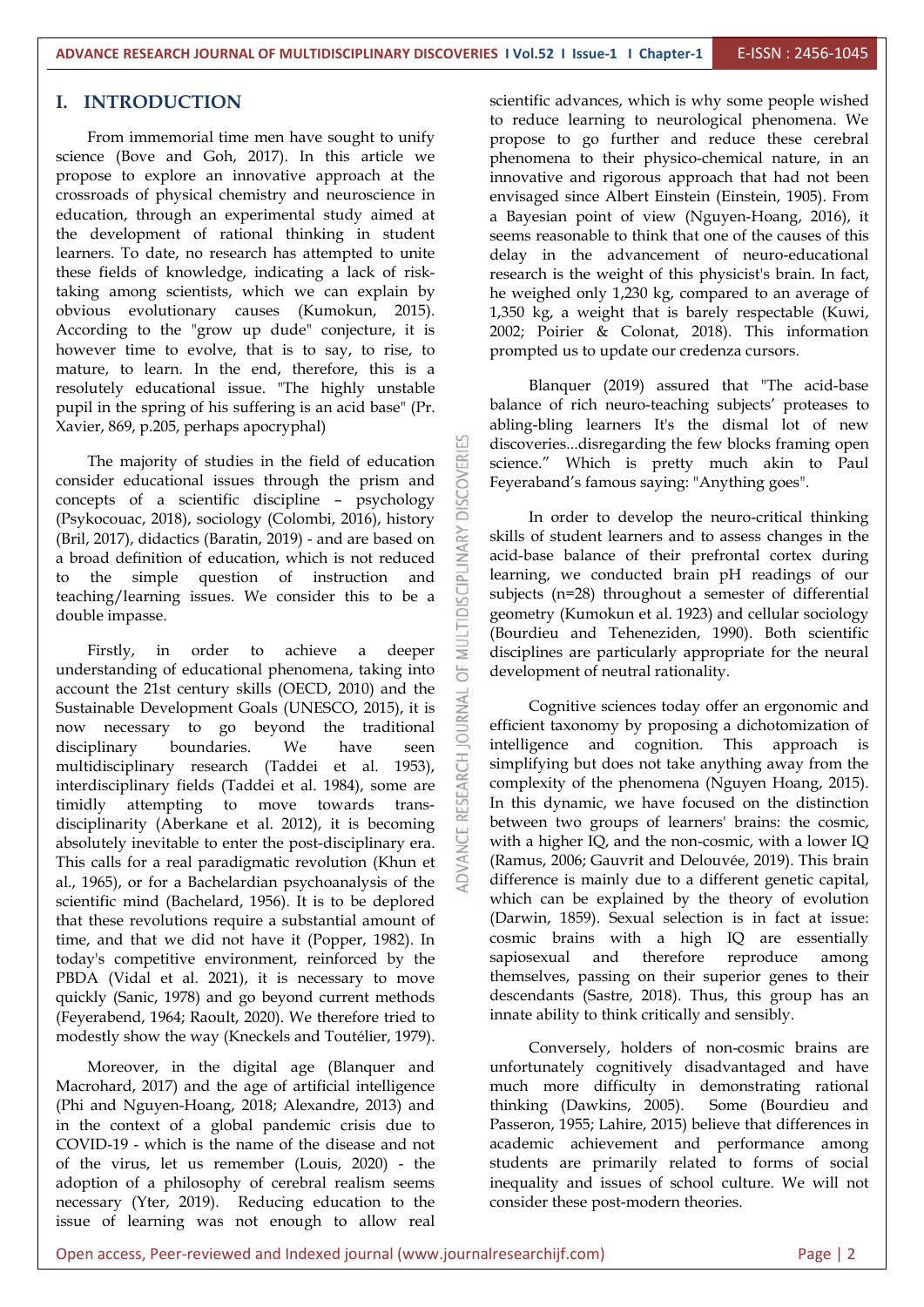K

We have measured the difference in cosmicity between the brains of learners in terms of stonkness (Mimman, 2019) corresponding to a pH normalization parameter. Indeed, a correlation was observed between the pH of the brains and their cosmicity, as NCBs (non-comic brains) do not have the bases, their pH is generally more acidic. We can therefore state that the main cause of the variations in the acid-base balance of the brains of the student learners is their cosmicity, which can be measured by the stonkness of the latter.

We have sought to test several strong hypotheses:

- That NCB have a lack of stonkness, due to a lack of basic thinking. (Which we can therefore measure with pH tests).
- That our experimental protocol will allow all subjects to learn.
- That the administration of very rational courses<br>such as differential geometry and cellular<br>sociology will allow NCBs to reach the cosmic such as differential geometry and cellular sociology will allow NCBs to reach the cosmic stage.

To do this, we have followed the reset<br>uctions of the National Education Science. Who instructions of the National Education Science. Who knows, we may have conducted a case study based on a focus-group consolidation protocol. To be verified in  $\Box$ the following study. he introduction of the paper should explain the nature of the problem, previous work, purpose, and the contribution of the paper. The contents of each section may be provided to  $\frac{1}{2}$  understand easily about the paper. understand easily about the paper.

## **II. MATERIALS AND METHODS**<br>**A. Study subjects**<br>**29 At high-search between 17** and 29 **percent** and

#### **A. Study subjects**

28 subjects aged between 17and 20 years old, thus of post-adolescent (i.e. pre-adult) type, were recruited in our university (Hidalgo & Velib, 2016) within the framework of our experimental study. The test subjects followed a semester of courses in differential geometry and cellular sociology, given by Professor McGonagall, i.e. 10 hours of learning in total. Of course, we respected a strict code of ethics (Séralini, 2012), ensuring the consent of the subjects participating in our study (Polanski, 1977) and offering them a PlayStation 4 (Sony, 2015) as an incentive. Subjects were also given the choice of the game accompanying the console, FIFA 20, and FIFA 18. No non-human living creatures were harmed during the experiments.

#### **B. pH live monitoring**

For the acid-base monitoring, Hanna professional pH meters with calibration check and automatic data logging features simplicity of use together with state-of-the-art engineering to measure extreme pH values was used. Supplied complete with glass body combinational electrode, temperature probe, 12V DC adapter, pH 4 and pH 7 buffers, electrolyte solution and instructions. The student learners were biopsied every hour (no worries, they did not feel a thing) to monitor the kinetic evolution of acid-base brain activity during class.

#### **C. CB/NCB imaging**

Images of the cosmic brain of the student learners were acquired by portable MRI (Huawei, 2017). The alpha and delta waves were converted to .jpg to reduce weight and facilitate data processing (Figure 3). The images were anonymized and analyzed on ImageJ and a Student test was used to verify the significance of the results. The experiment was replicated at least 3 times on each of the 28 students (n=28\*3≃84). Mathematics (Casio et al. 2013, Texas, 2011) is complicated (Nguyen Hoang, 2007).



**Figure 1** Alpha wave converted to jpeg (to make it lighter)

#### **D. Physicochemical analysis of the cosmic brain samples**

To illustrate the physicochemical dimension of our study, we present here molecular diagrams, for science (Saruman, 1789). These images have been screen shotted from the Wikipedia page of glyphosate and ethanol (Ducros and Woessner, 2017). We thought it important to mention them as sources of inspiration in this article.



**Figure 1** Chemical structures of some molecules of interest. A. Glyphosate. B. Ethanol. (p < 0.05)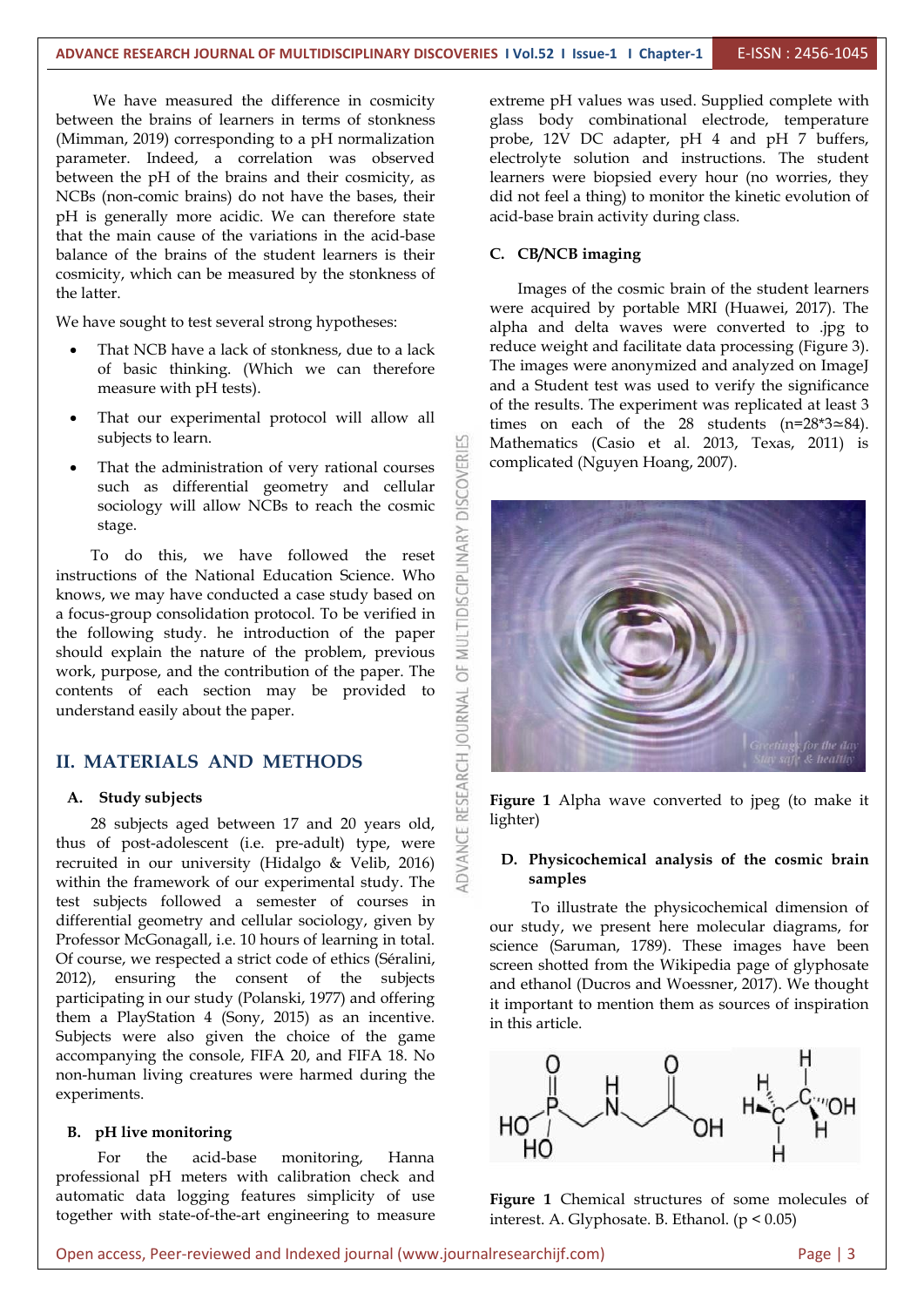#### **III. STATISTICAL ANALYSIS and GRAPHICAL PRESENTATION**

We verified the information, in a cold and non-<br> **100** politicized manner (Pandov, 2018), and analyzed its<br>relevance. We will present our results in the form of<br>graphs to allow the reader a deeper understanding of<br>the experiences carried out on consenting learning<br>students (We relevance. We will present our results in the form of  $\overline{6}$  80 graphs to allow the reader a deeper understanding of the experiences carried out on consenting learning  $\overline{N}$  60 students (Weinstein, 2019).

The most obvious result is the presence of two clearly distinct groups among our students, which we  $\overline{Z}$  20 have called cosmic brains, the turbo-rational students with higher IQ (Daibeunkerdaiz et al, 2018) and noncosmic brains, biased subjects (Schermer, 2017), obscured by their emotions (Pinker, 2017 ; Dawkins, 2017) and by their irrational beliefs and ideology (Sokal, 1996; Bogohossian & Lindsay, 2017; Pluckerose et al. 2018).



semester

Our results are very significant because there are two small stars above the line, and in addition, it is above my points (Statistik et al.2015; Chaceptic 2009). As you can see, the NCB group are not stonking. They don't know anything about differential geometry but can, in some cases, understand certain notions of cellular sociology (notably the point above the standard deviation). My co-author said the opposite is true, but I don't really care (Mathilda et al., 1985). Research is also about disagreement (Mendax, 2008). We will have to replicate the experiment to verify this (Palareff 2011), but fear not, science is self-corrective (Dunning-Kinger, 2020). The rabid ones will rage because they have no sense of humour (Mistersamme, 2020).

**Figure 4** pH-metry of CB vs NCB students during the course of the semester



The pH value is normalized, otherwise it's not much. Means and standard deviations come from 3 independent experiments. A semester is a long time, especially when it lasts 6 months. The non-cosmic brains were much more tired as a result, proof of their emotionality. Rational people do not need to rest to reach enlightenment. The error bars in our graphs are small, so it's fine. The reason our second group exhibits low basicity is because they don't have the basics.

#### **IV. RESULTS**



**Figure 3** CB neurons exhibits increased size, motility and basicity compared to their NCB neurons counterpart

A. Immunohistochemistry on Neurons (NeuN; pH marker in neurons) and their velocity (Sped1; speed marker) in the cortex of NCB and CB at their best. B. Quantification of neurons size, speed and acidity in NCB and CB cortexes (n=5; Mann Whitney Houston).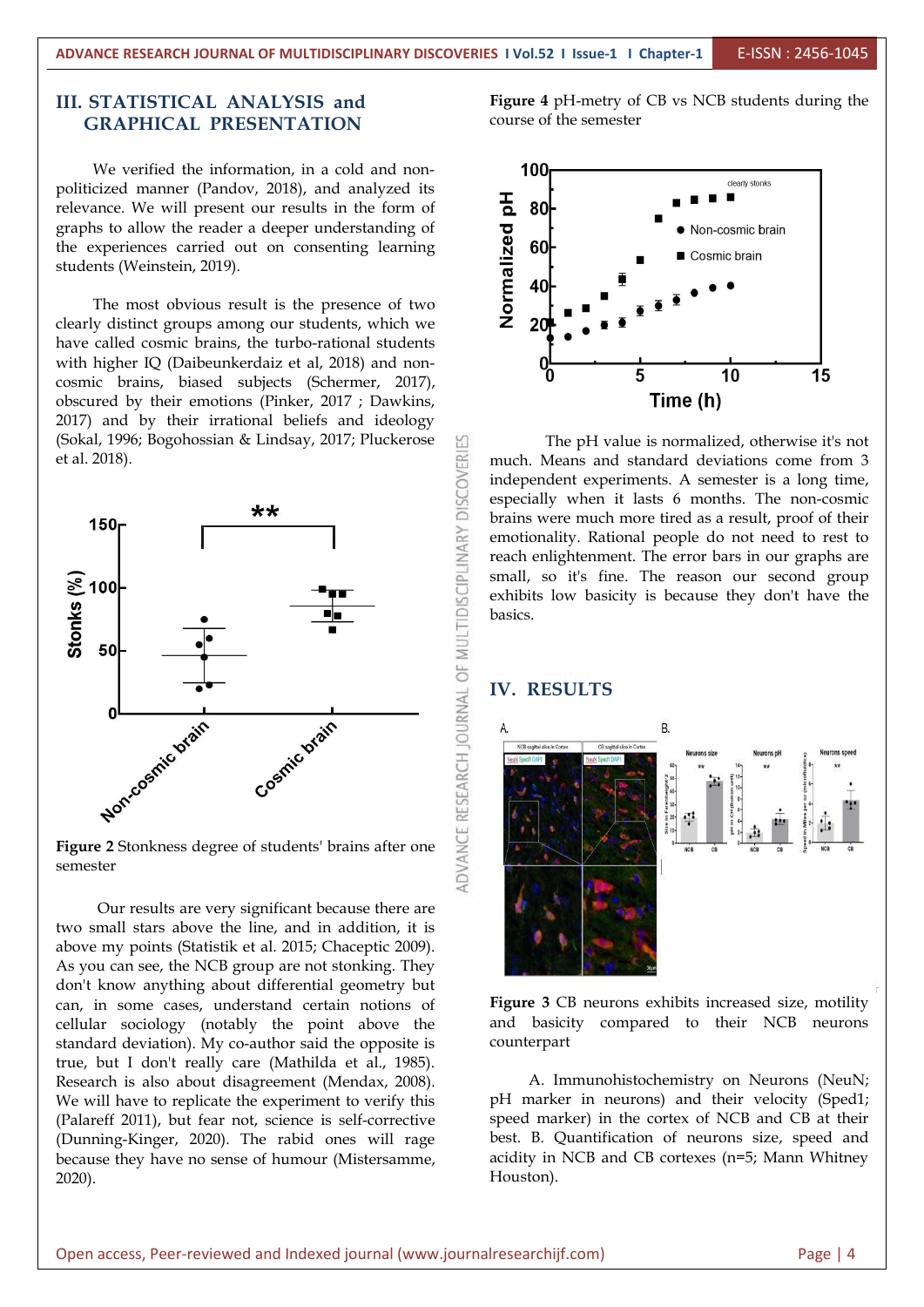To go further with these meta-cognitive data, we looked for histology level changes that could explain these tremendous results and made an outstanding observation. By immunohistochemistry we observed that the size of neurons in NCB doubled very significantly and this is correlated with increase basicity of the neurons (Fig. 6.B) (NeuN fluorescence is pH-dependent). As the neurons get the basics, their size increases so their base is more stable. This foundation effect therefore increasing the basicity of continuation of the neurons. Another interesting fact is that Sped1, the right. the neurons. Another interesting fact is that Sped1, the gaz marker relative to the speed force of the neurons is largely expulsed by the neurons and released into the matrix of the NCB compared to CB (Fig. 6.A ; green staining) showing incredible propulsion given that p=m\*a (Newton,1687). The mechanism behind this improved propulsion in NCB neurons is resembling investigations.



**Figure 4** MRI and Hematoxylin-Eosin coloration of CB

Furthermore, we wanted to assess whether there specific area of stonkness in the CB. Through MRI could observe that there is a well-circumscribed where the contrast is really high (Fig. 7). We is a specific area of stonkness in the CB. Through MRI we could observe that there is a well-circumscribed area where the contrast is really high (Fig. 7). We called this area the CB black hole because the area is really dense and white. We conclude the study on this observation that is a powerful anatomical clue to investigate further the complexity of the characteristics of the CB. Another hypothesis is that this mass could be a brain tumor, but such anatomical abnormalities are very rare, and some even question their existence (Truth & Beyond, 2018). At the histology level we can distinguish a circular white area around the nucleus of the neural cell in the brain that can be correlated with the speed gas expelled by the neurons in CB (Fig. 6).

#### **V. DISCUSSION**

Our results show that the learning activity of differential geometry and cellular sociology in post adolescent students is correlated with an increase in brain pH leading to the formation of cosmic brains with multiplied rationality. The appearance of neuronal critical thinking is obviously caused by the higher acid-base balance of some student learners. The

data tend to show that we are right to be right (Dunning-Kinger, 2020) and that the consensus has been respected (Drama, 2020).

Obtaining the results allows us to revisit our hypotheses in order to verify their corroboration. We had assumed that NCB students are not very stonky, due to either a brain that is too basic or a lack of basics. The brain pH readings of the subjects were intended to confirm this intuition, and it turns out that we were

We also said that all learning students would learn, and they did. This indicates the powerful relevance of the concept of learner learning, particularly in the situation of learning courses taught by learning teachers in a learning nation.

Our last strong hypothesis was that the administration of very rational courses such as differential geometry and cellular sociology would allow NCB subjects to reach the cosmic stage. We were wrong, sorry, that was not our intention. This error in judgment possibly indicates that we ourselves are NCB and did not know it. Using Bayesian reflective analysis, we then updated our belief cursors in that direction. Despite an increase in the normalized pH level of CBs during the semester, the gap with CBs remains. This shows that, despite following highly qualitative and rational courses, inequalities remain. It is not our fault if they are zero.

This is also true from a historical point of view (Sheik, 2016) and no doubt that for a long time it was much easier to see the traces of this first trade by not seeing the second. The idea conveyed by authors such as Schumpeter (Chabruti, 2020) is that John Stuart categorically denies this kind of misinformation. The differences remain between communities, even if the bulk of production is intra-community and communist (Demandred, 2018). Since we do not like the results, we are ending the discussion here.

#### **VI. CONCLUSION**

Our rigorous experimentation is synonymous with great advances for the skeptical movement and the struggle against the ideology of the postmodern left. It is also synonymous with the development of the neuro-critical mind (Baratin, 2019) in a learning-tolearn situation for many post-adolescents, an asset in curbing school dropout and social sciences' bio-phobia. This thought experiment was first thought up on a Thursday evening and continued through the night from Thursday to Friday, thus explaining its open and innovative methodology (open innovation), that helped us carry out this innovative and post disciplinary study. This approach should be of interest to other post-disciplinary fields with an incomparable seriousness, such as evolutionary psychology.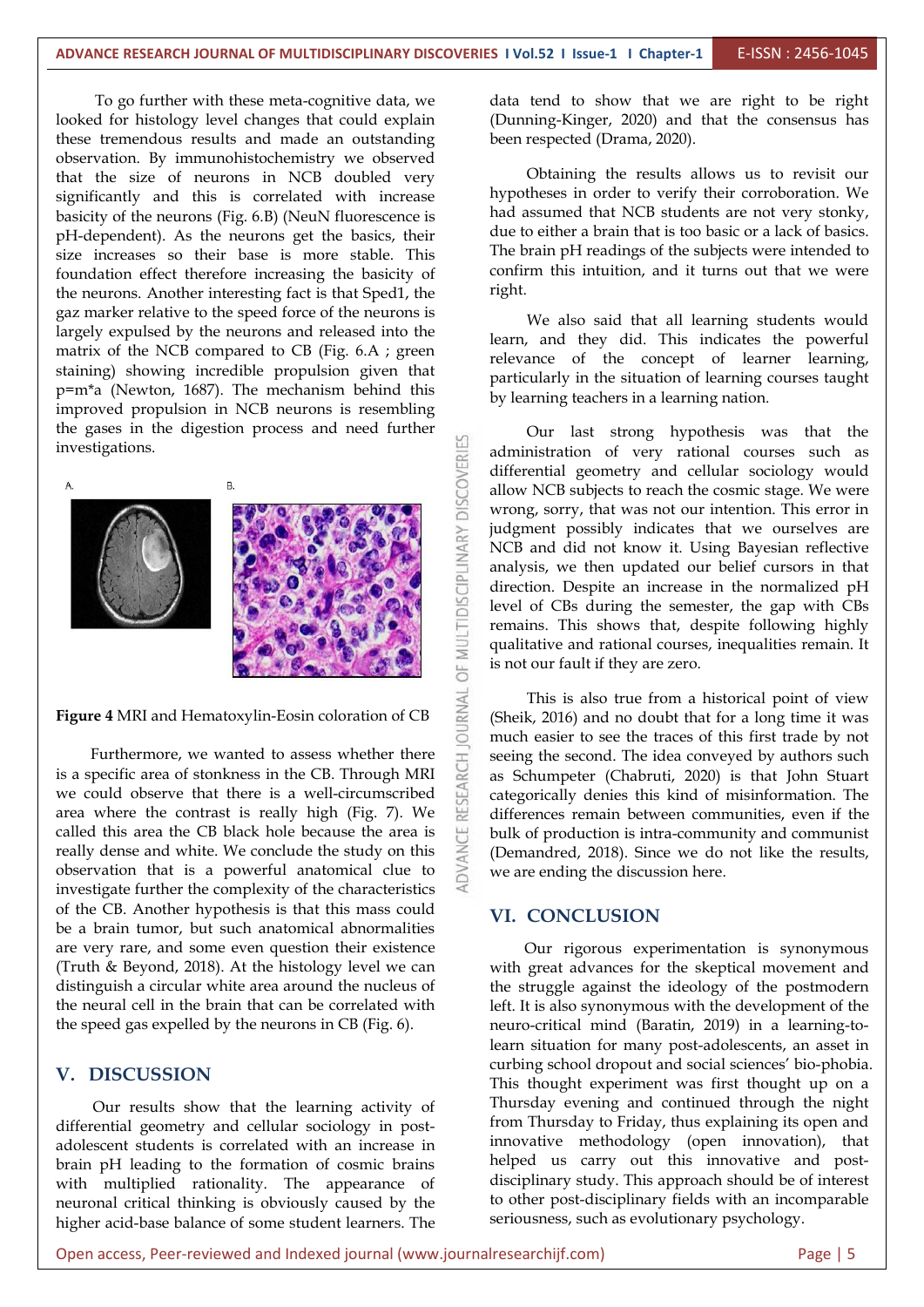**ADVANCE RESEARCH JOURNAL OF MULTIDISCIPLINARY DISCOVERIES I Vol.52 I Issue-1 I Chapter-1** E-ISSN : 2456-1045

#### **VII. ACKNOWLEDGEMENT(S)**

The authors declare no conflict of interest in conducting this study. The authors would like to thank their mothers and Lucile because she asked us to do so. We are also grateful DeepL Translator (free version) for translating this paper. Finally, thank you to us, without whom none of this would have been possible. Support for the nursing staff.

#### **VIII. REFERENCES**

- **[1] Asli, S., Neumann, P.M., 2009.** Colloidal suspensions of clay or titanium dioxide nanoparticles can inhibit leaf growth and transpiration via physical effects on root water <https://doi.org/10.1111/j.1365-3040.2009.01952>.
- transport. Plant Cell Environ. 32, 577–584.<br>
https://doi.org/10.1111/j.1365-3040.2009.01952.<br>
Ageitos, N., Puig-Mauriz, B., & Colucci-Gray, L.<br>
(2019). Arguing to explain the evolutionary links<br>
between two human diseases **[2] Ageitos, N., Puig-Mauriz, B., & Colucci-Gray, L. (2019).** Arguing to explain the evolutionary links between two human diseases: a case study research. Communication à la 13e conférence  $\frac{1}{2}$  [13] Domi
- **[3] De l'European** Science Education Research Association (ESERA).
- **[4] Ates, M., Demir, V., Adiguzel, R., Arslan, Z., 2013.** Bioaccumulation, Subacute Toxicity, and  $\begin{bmatrix} 14 \\ 0 \end{bmatrix}$  [14] Eng Tissue Distribution of Engineered Titanium<br>Dioxide Nanoparticles in Goldfish (Carassius auratus). J. Nanomater. 2013, 1-6.<br>https://doi.org/10.1155/2013/460518 Dioxide Nanoparticles in Goldfish (Carassius auratus). J. Nanomater. 2013, 1–6. <https://doi.org/10.1155/2013/460518>
- **[5] Bowen, G. A. (2009).** Document Analysis as a  $\frac{17}{10}$  and  $\frac{21(5)}{5}$ , Qualitative Research Method. Qualitative https:<br>
Research Journal,  $9(2)$ ,  $27 40$ .  $\frac{11}{10}$  **Getz** https://doi.org/10.3316/QRJ0902027<br> Qualitative Research Method. Qualitative Research Journal,  $9(2)$ ,  $27 - 40$ . <https://doi.org/10.3316/QRJ0902027>
- **[6] Bruner, J. (1983).** Child's talk. Learning to use language. Oxford University Press.
- **[7] Burdett, J.K., Hughbanks, T., Miller, G.J., Richardson, J.W., Smith, J.V., 1987.** Structural electronic relationships in inorganic solids: powder neutron diffraction studies of the rutile and anatase polymorphs of titanium dioxide at 15 and 295 K. J. Am. Chem. Soc. 109, 3639–3646. <https://doi.org/10.1021/ja00246a021>
- **[8] Cabrera, M.I., Alfano, O.M., Cassano, A.E., 1996.** Absorption and Scattering Coefficients of Titanium Dioxide Particulate Suspensions in Water. J. Phys. Chem. 100, 20043–20050. <https://doi.org/10.1021/jp962095q>
- **[9] Carp, O., 2004.** Photoinduced reactivity of titanium dioxide. Prog. Solid State Chem. 32, 33-177.https://doi.org/10.1016/j.progsolidstchem. 2004.08.001
- **[10] Chen, X., Liu, L., Yu, P.Y., Mao, S.S., 2011.** Increasing Solar Absorption for Photocatalysis with Black Hydrogenated Titanium Dioxide Nanocrystals. Science 331, 746-750. <https://doi.org/10.1126/science.1200448>
- **[11] Diamanti, M.V., Lollini, F., Pedeferri, M.P., Bertolini, L., 2013.** Mutual interactions between carbonation and titanium dioxide photoactivity in concrete. Build. Environ. 62, 174–181. <https://doi.org/10.1016/j.buildenv.2013.01.023>
- **[12] D'Oliveira, J.C., Al-Sayyed, G., Pichat, P., 1990.** Photodegradation of 2- and 3-chlorophenol in titanium dioxide aqueous suspensions. Environ. Technol. 24, 990–996. <https://doi.org/10.1021/es00077a007>
- **[13] Domingos, R.F., Peyrot, C., Wilkinson, K.J., 2010.** Aggregation of titanium dioxide nanoparticles: role of calcium and phosphate. Environ. Chem. 7, 61. <https://doi.org/10.1071/EN09110>
- **[14] Engeström, Y. (1987).** Learning by expanding: activity-theoretical approach to developmental research. Orienta-Konsultit Oy.
- **[15] Engeström, Y. (2011).** From design experiments to formative interventions. Theory & Psychology,  $21(5)$ , 598 – 628. <https://doi.org/10.1177/0959354311419252>
- **[16] Getz A. (2020),** Nuance au sujet de la crise de reproductibilité en neurosciences, in Débats Généraux - Discord SHS autogéré, vol. 2, 5, pp. 256-268.
- **[17] Kaegi, R., Ulrich, A., Sinnet, B., Vonbank, R., Wichser, A., Zuleeg, S., Simmler, H., Brunner, S., Vonmont, H., Burkhardt, M., Boller, M., 2008.** Synthetic TiO2 nanoparticle emission from exterior facades into the aquatic environment. Pollut. 156. 233-239. <https://doi.org/10.1016/j.envpol.2008.08.004>
- **[18] Larue, C., Khodja, H., Herlin-Boime, N., Brisset, F., Flank, A.M., Fayard, B., Chaillou, S., Carrière, M., 2011.** Investigation of titanium dioxide nanoparticles toxicity and uptake by plants. J. Phys. Conf. Ser. 304, 012057. [https://doi.org/10.1088/1742-](https://doi.org/10.1088/1742-6596/304/1/012057) 6596/304/1/012057